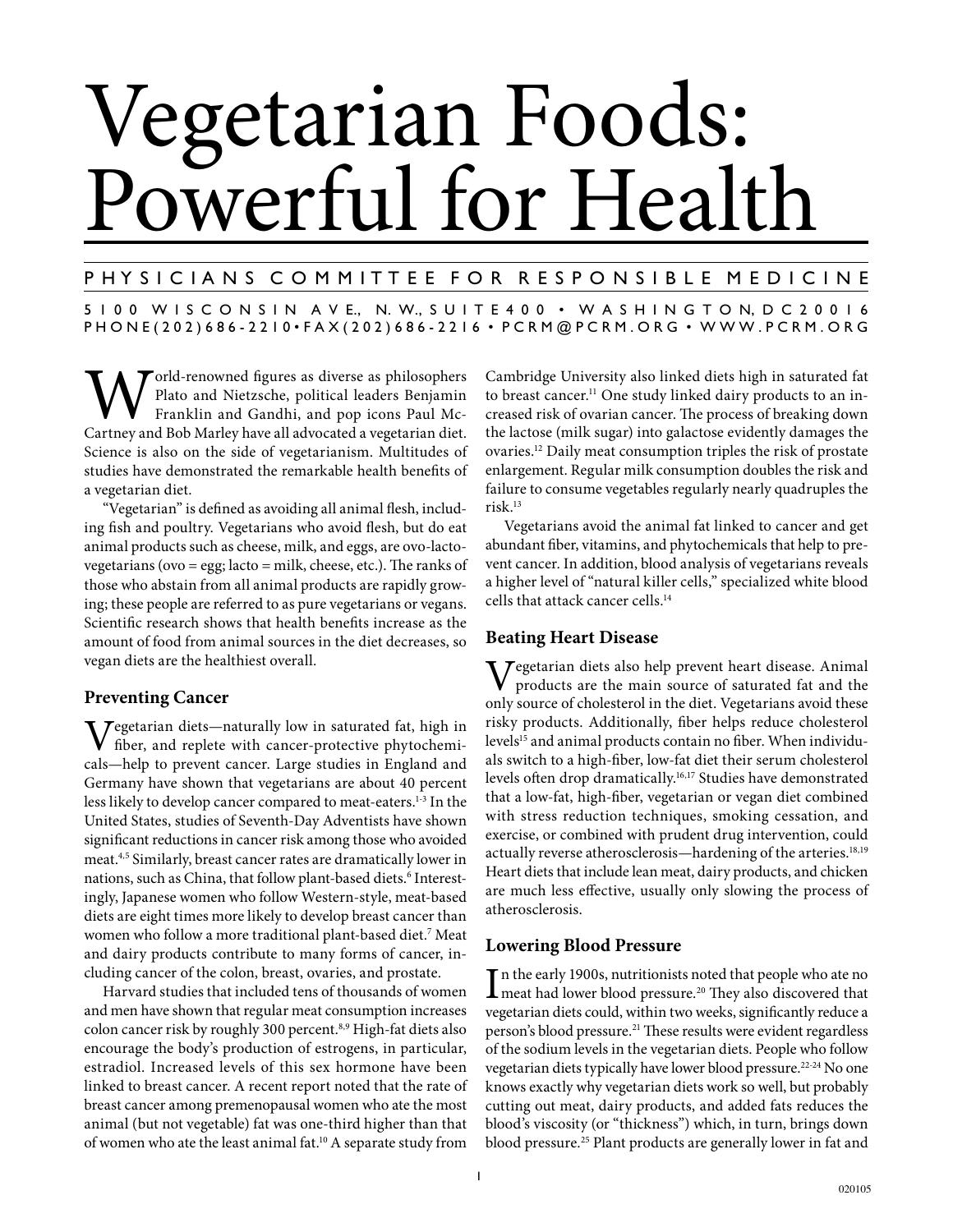sodium and have no cholesterol at all. Vegetables and fruits are also rich in potassium, which helps lower blood pressure.

## **Preventing and Reversing Diabetes**

**Non-insulin-dependent (adult-onset) diabetes can be bet-**<br>ter controlled and sometimes even eliminated through a low-fat, vegetarian diet along with regular exercise.<sup>26</sup> Such a diet, low in fat and high in fiber and complex carbohydrates, allows insulin to work more effectively. The diabetic person can more easily regulate glucose levels. While a vegetarian diet cannot eliminate the need for insulin in people with type 1 (insulin-dependent) diabetes, it can often reduce the amounts of insulin used. Some scientists believe that insulin-dependent diabetes may be caused by an auto-immune reaction to dairy proteins.27,28

#### **Gallstones, Kidney Stones, and Osteoporosis**

Vegetarian diets have been shown to reduce one's chances of forming kidney stones and gallstones. Diets that are high in protein, especially animal protein, tend to cause the body to excrete more calcium, oxalate, and uric acid. These three substances are the main components of urinary tract stones. British researchers have advised that persons with a tendency to form kidney stones should follow a vegetarian diet.29 The American Academy of Family Physicians notes that high animal protein intake is largely responsible for the high prevalence of kidney stones in the United States and other developed countries and recommends protein restriction for the prevention of recurrent kidney stones.<sup>30</sup>

Similarly, high-cholesterol, high-fat diets—the typical meat-based diet—are implicated in the formation of gallstones. The consumption of meaty diets, compared to vegetarian diets, has been shown to nearly double the risk of gallstones in women.<sup>31</sup>

For many of the same reasons, vegetarians are at a lower risk for osteoporosis. Since animal products force calcium out of the body, eating meat can promote bone loss. In nations with mainly vegetable diets (and without dairy product consumption), osteoporosis is less common than in the U.S.,even when calcium intake is also less than in the U.S.<sup>32</sup> Calcium is important, but there is no need to get calcium from dairy products. For more information on protecting your bones, contact PCRM for additional reference materials or visit [www.](http://www.strongbones.org) [strongbones.org](http://www.strongbones.org).

## **Asthma**

1985 Swedish study demonstrated that individuals with asthma practicing a vegan diet for a full year have a marked decrease in the need for medications and in the frequency and severity of asthma attacks. Twenty-two of the 24 subjects reported improvement by the end of the year.<sup>33</sup>

## **Common Concerns**

 $S$  ome people still worry about whether a vegetarian diet can provide all essential nutrients. However, it is very easy to

have a well-balanced diet with vegetarian foods, since these foods provide plenty of protein. Careful combining of foods is not necessary. Any normal variety of plant foods provides more than enough protein for the body's needs. Although there is somewhat less protein in a vegetarian diet than a meateater's diet, this is actually an advantage. Excess protein has been linked to kidney stones, osteoporosis, and possibly heart disease and some cancers. A diet focused on beans, whole grains, and vegetables contains adequate amounts of protein without the "overdose" most meat-eaters get.

Calcium is easy to find in a vegetarian diet. Many dark green leafy vegetables and beans are loaded with calcium, and some orange juices, non-dairy "milks," and cereals are calcium-fortified. Iron is plentiful in whole grains, beans, and fruits.

## **Vitamin B12**

 $\sum$  *T*itamin B<sub>12</sub> is a genuine issue for vegans, although very easy to deal with. Found mainly in animal products, small amounts may be found in plant products due to bacterial contamination.34,35 However, these plant and fermented foods, such as spirulina, sea vegetables, tempeh, and miso, do not provide an active and reliable source,<sup>36</sup> so vitamin B12 must be obtained elsewhere in the diet. Regular intake of vitamin B12 is important to meet nutritional needs. Good sources include all common multiple vitamins (including vegetarian vitamins), fortified cereals, nutritional yeast, and fortified soymilk. It is especially important for pregnant women, breast-feeding mothers, and children to get enough vitamin B12.

Special Concerns: Pregnancy, Infants, and Children

During pregnancy, nutritional needs increase. The American Dietetic Association has found vegan diets adequate for fulfilling nutritional needs during pregnancy, but pregnant women and nursing mothers should supplement their diets with vitamins B<sub>12</sub> and D.<sup>36</sup> Most doctors also recommend that pregnant women supplement their diet with iron and folic acid, although vegetarians normally consume more folic acid than meat-eaters.

Vegetarian women have a lower incidence of pre-eclampsia in pregnancy and significantly more pure breast milk. Analyses of vegetarians' breast milk show that the levels of environmental contaminants in their milk are much lower than in non-vegetarians.<sup>37</sup> Studies have also shown that in families with a history of food allergies, when women abstain from allergenic foods, including milk, meat, and fish, during pregnancy, they are less likely to pass allergies onto the infant.38 Mothers who drink milk pass cow antibodies along to their nursing infants through their breast milk. These antibodies can cause colic.

Vegetarian children also have high nutritional needs, but these are met within a vegetarian diet. A vegetarian menu is life extending. As young children, vegetarians may grow more gradually, reach puberty somewhat later, and live substantially longer than do meat-eaters. For more information on these topics, visit *www.pcrm.org/health*.